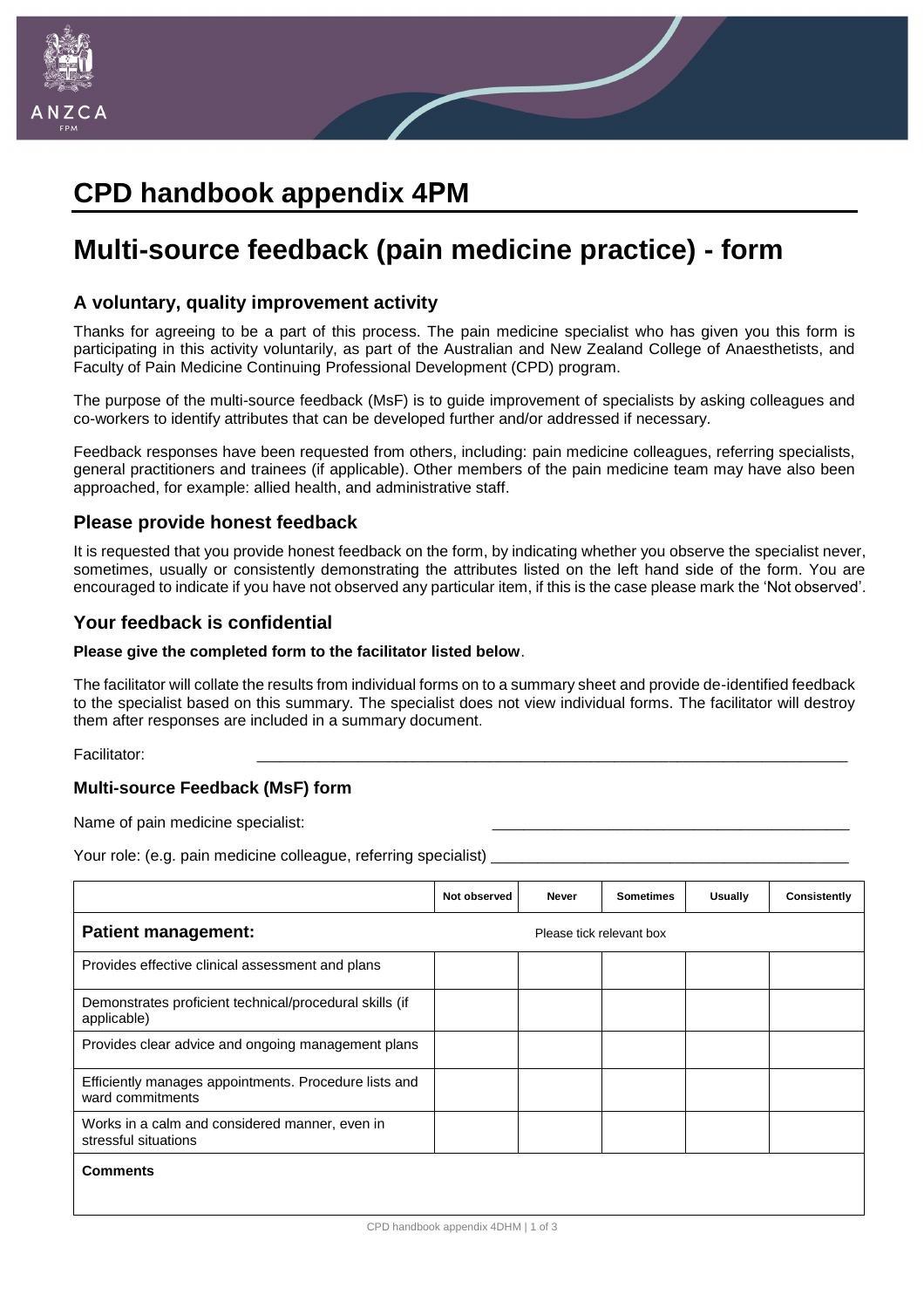|                                                                                             | Not observed | Never                    | <b>Sometimes</b> | <b>Usually</b> | Consistently |  |
|---------------------------------------------------------------------------------------------|--------------|--------------------------|------------------|----------------|--------------|--|
| <b>Communication and teamwork:</b><br>Please tick relevant box                              |              |                          |                  |                |              |  |
| Communicates effectively with the patient, and family or<br>carers                          |              |                          |                  |                |              |  |
| Communicates effectively with colleagues and other<br>health professionals                  |              |                          |                  |                |              |  |
| Clearly documents assessment and management plans                                           |              |                          |                  |                |              |  |
| Provides relevant and clear information to referring<br>doctors and handover for inpatients |              |                          |                  |                |              |  |
| Recognises and respects the contribution of other team<br>members                           |              |                          |                  |                |              |  |
| Participates in team aspects of care                                                        |              |                          |                  |                |              |  |
| Leads the team when circumstances require                                                   |              |                          |                  |                |              |  |
| <b>Comments</b>                                                                             |              |                          |                  |                |              |  |
|                                                                                             |              |                          |                  |                |              |  |
|                                                                                             |              |                          |                  |                |              |  |
|                                                                                             |              |                          |                  |                |              |  |
| Advocacy and professional attributes:                                                       |              | Please tick relevant box |                  |                |              |  |
| Shows respect for patient privacy and dignity                                               |              |                          |                  |                |              |  |
| Advocates for management options in the best interests<br>of the patient                    |              |                          |                  |                |              |  |
| Recognises and manages the limits of his/her<br>experience and expertise                    |              |                          |                  |                |              |  |
| Recognises and manages conflict                                                             |              |                          |                  |                |              |  |
| Acts in an ethical manner                                                                   |              |                          |                  |                |              |  |
| Shows cultural awareness and sensitivity                                                    |              |                          |                  |                |              |  |
| Is punctual and reliable                                                                    |              |                          |                  |                |              |  |
| Is contactable and responds when needed                                                     |              |                          |                  |                |              |  |
| <b>Comments</b>                                                                             |              |                          |                  |                |              |  |